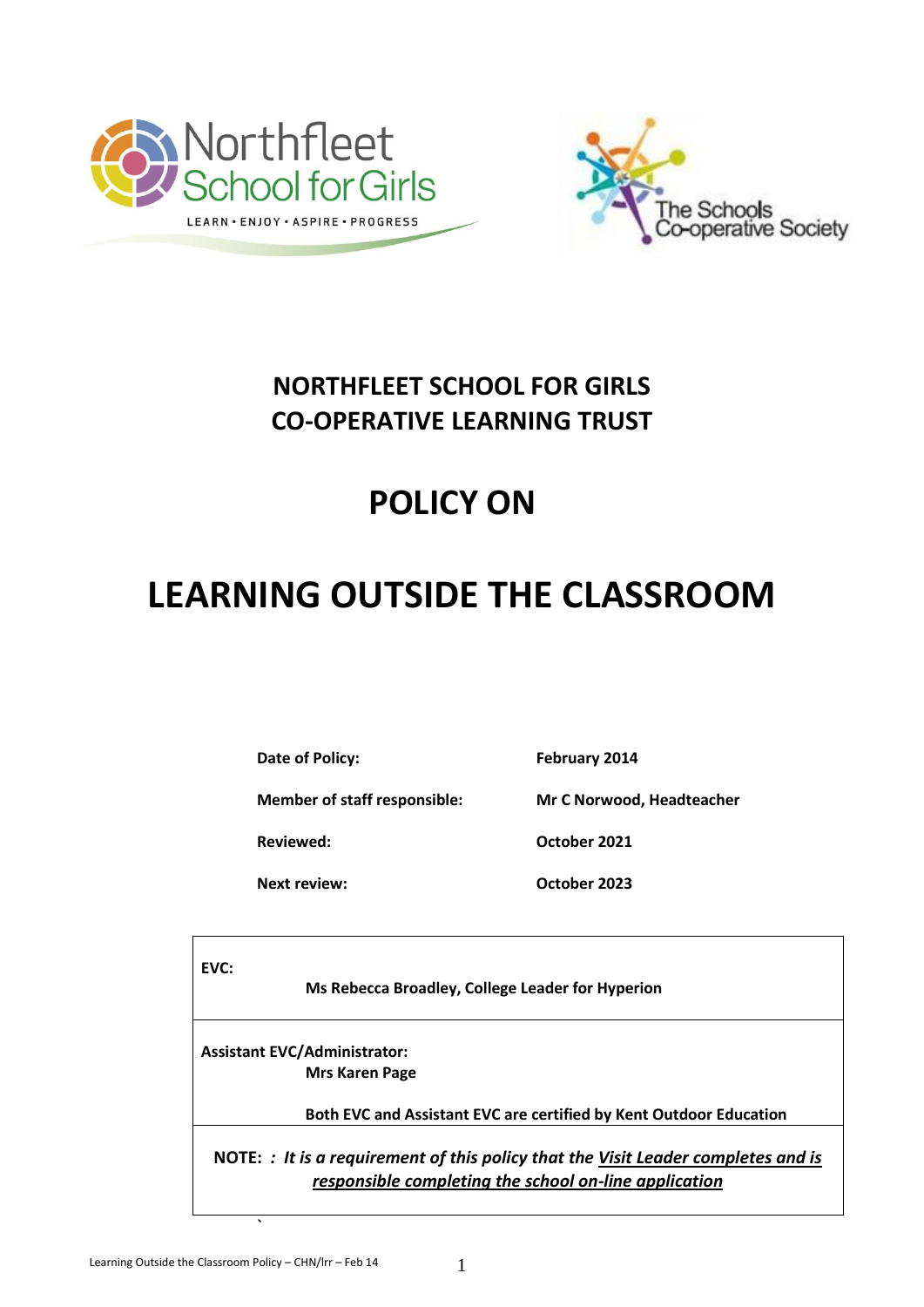**Every young person should experience the world beyond the classroom as an essential part of learning and personal development, whatever their age, ability or circumstances.**

**These often the most memorable learning experiences, help us to make sense of the world around us by making links between feelings and learning. They allow us to transfer learning experienced outside the classroom and visa versa.**

**Learning outside the classroom is about raising achievement through an organised, powerful approach to learning in which direct experience is of prime importance. This is not only about what we learn but importantly how and when we learn.**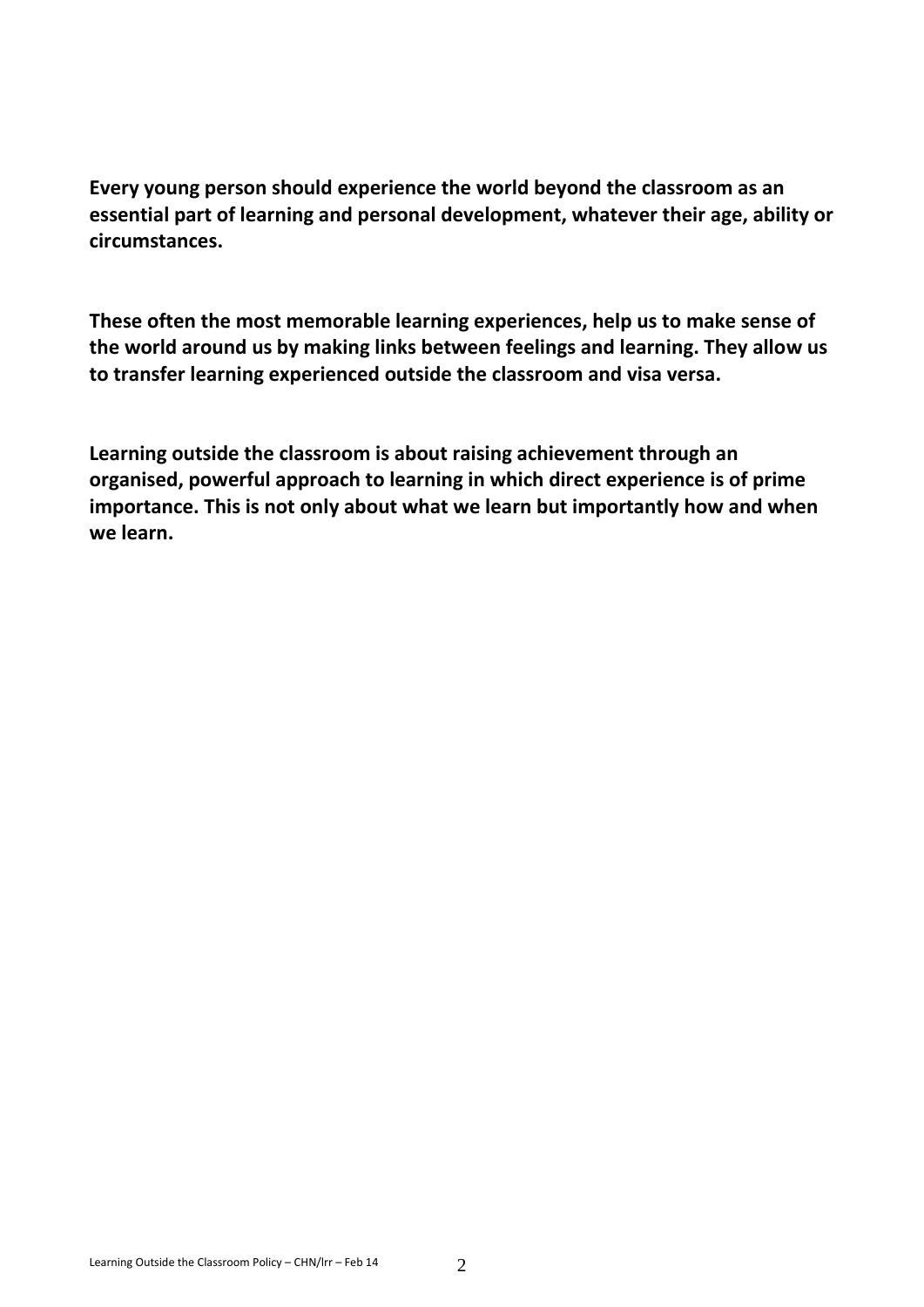#### Aims and purposes of Educational Visits

The school has a strong commitment to the added value of learning outside the classroom, some of which takes place beyond the statutory school day and beyond the school premises.

Each year the school will arrange a number of educational visits and activities that take place off the school site and/or out of school hours, which support the aims of the school

Teachers identify a range of opportunities to enhance the curriculum through external visits. Parents are informed through letter and the school calendar (available on school website).

The Governing Body has given its approval to the following types of activities being arranged in support of the educational aims of the school:

- Out of hours clubs (music, drama, art, science, sport, homework, etc)
- School teams
- Regular nearby visits (village halls, libraries, shops, parks and woodlands, places of worship, farms)
- Day visits
- Residential visits
- Overseas visits
- Adventurous activities, which might be classed as higher risk.

Students will be invited to join such events either verbally, in writing or via the school gateway and written permission will be sought for out of area day visits, residential visits, overseas visits or adventurous activities.

The PE department will seek permission for students involved in offsite activities for the academic year as a one-off request detailing the fixtures for the forthcoming year. Where individual or addition fixtures are put in place, further permission will be sought for these activities.

#### Approval Procedure and Consent

The Headteacher has nominated a senior member of staff as per DfE Guidance as the Educational Visits Co-ordinator (EVC). The Governing Body has delegated the consideration and approval of educational visits and other offsite activities to the Headteacher and EVC as signatories, as necessary, on behalf of the Governing Body. An annual report of trips, visits and activities will be submitted to the Governors.

Before a visit is advertised to parents the EVC must approve the initial plan. Overseas or high risk activities will be countersigned by the Headteacher.

It is essential that the member of staff running a trip outside Great Britain is aware that different countries exercise different laws and they may be subject to the law of the land.

Visits that include adventurous activities and/or a residential element will require a detailed risk assessment to be undertaken by the Visit Leader or documents provided by the organisation running the trip to be approved by the Headteacher and EVC.

Day visits that do not include adventurous activities but involve groups travelling outside the County of Kent *(including Medway)* will also require the Visit Leader to carry out a detailed risk assessment or documents provided by the organisation running the trip to be approved by the Headteacher.

Where external contractors are involved in organising all or part of the visit they must be a reputable company and hold a licence as required by the Adventure Activities Licensing Regulations 2004. A contract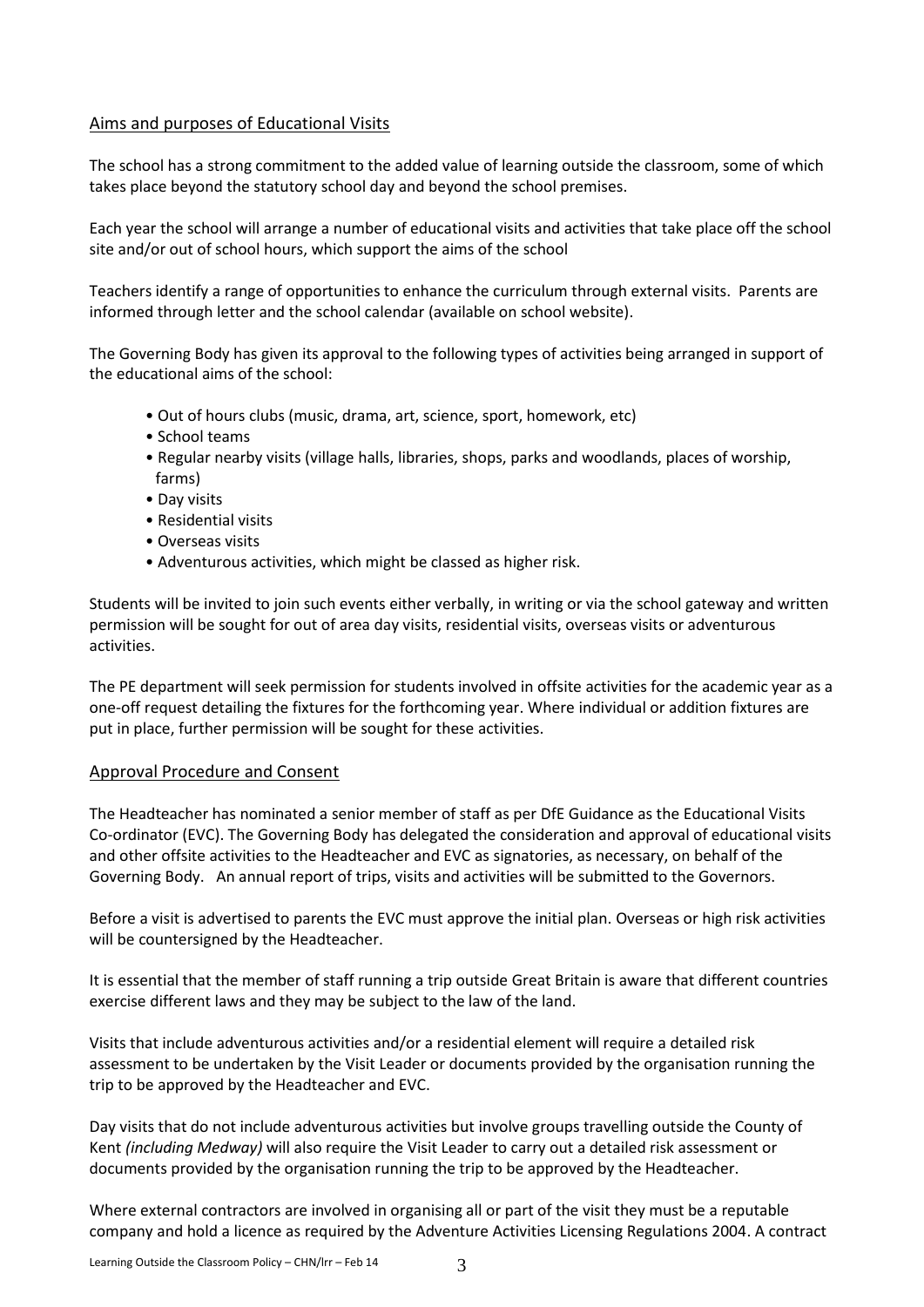for the visit will be made with the school on behalf of the students. Providers approved by the school will be asked to sign a general letter of consent for participation in these activities when their daughter/son enters the school. Parents will be given the timetable for the activities that students are involved in and will be informed by letter/phone call/text/the school website or through their daughter/son if an activity has to be cancelled.

For any visit lasting a day or more, parents will be asked to sign a letter or complete a form on School Gateway, which consents to their daughter/son taking part. This will include a separate medical consent form. The school has a standard model letter, which will be used for this purpose.

The school has separate policies for 'Charging and Remissions' which apply to all educational visits.

#### **Staffing**

The school recognises the key role of accompanying staff in ensuring the highest standards of learning, challenge and safety on a school visit.

Teachers and other staff are encouraged and supported to develop their abilities in organising and managing students' learning in a variety of environments through induction, apprenticeship and training. The selection of staff for educational visits will be a key priority in the initial approval of any proposed visit.

The school will ensure that DBS screening is available for volunteer adults assisting with educational activities and visits where appropriate.

On residential visits the gender of the staff responsible for supervision and pastoral care will reflect the gender of the students.

The staff : student ratios will not exceed those as recommended by the Local Authority.

The school does not support additional people accompanying educational visits who are not students at the school or part of the agreed staff. Where applicable this may include volunteers by prior agreement with the EVC). School pastors may become involved in trips where applicable. This includes family members of both staff and students accompanying visits if the Governing Body is not satisfied that there is an educational benefit for the students.

The appointed Visit Leader will be fully supported in the tasks required to arrange the visit. This will include, as necessary, making time or finances available to conduct an exploratory visit, briefing teachers and other staff, accessing training courses, reviewing and evaluating the visit or identifying time when the leader and EVC might work in partnership to undertake planning and risk assessments.

#### *(Note: It is a requirement of the school that the Visit Leader completes and is responsible for ensuring the school procedures are followed).*

#### The Expectations of Pupils and Parents

The school has a clear code of conduct for school visits based on the school's 'Behaviour Policy'. This code of conduct will be part of the conditions of booking by the parents, and will include guidance in relation to the potential of withdrawal of a student prior to and during the visit if such conduct would have led to a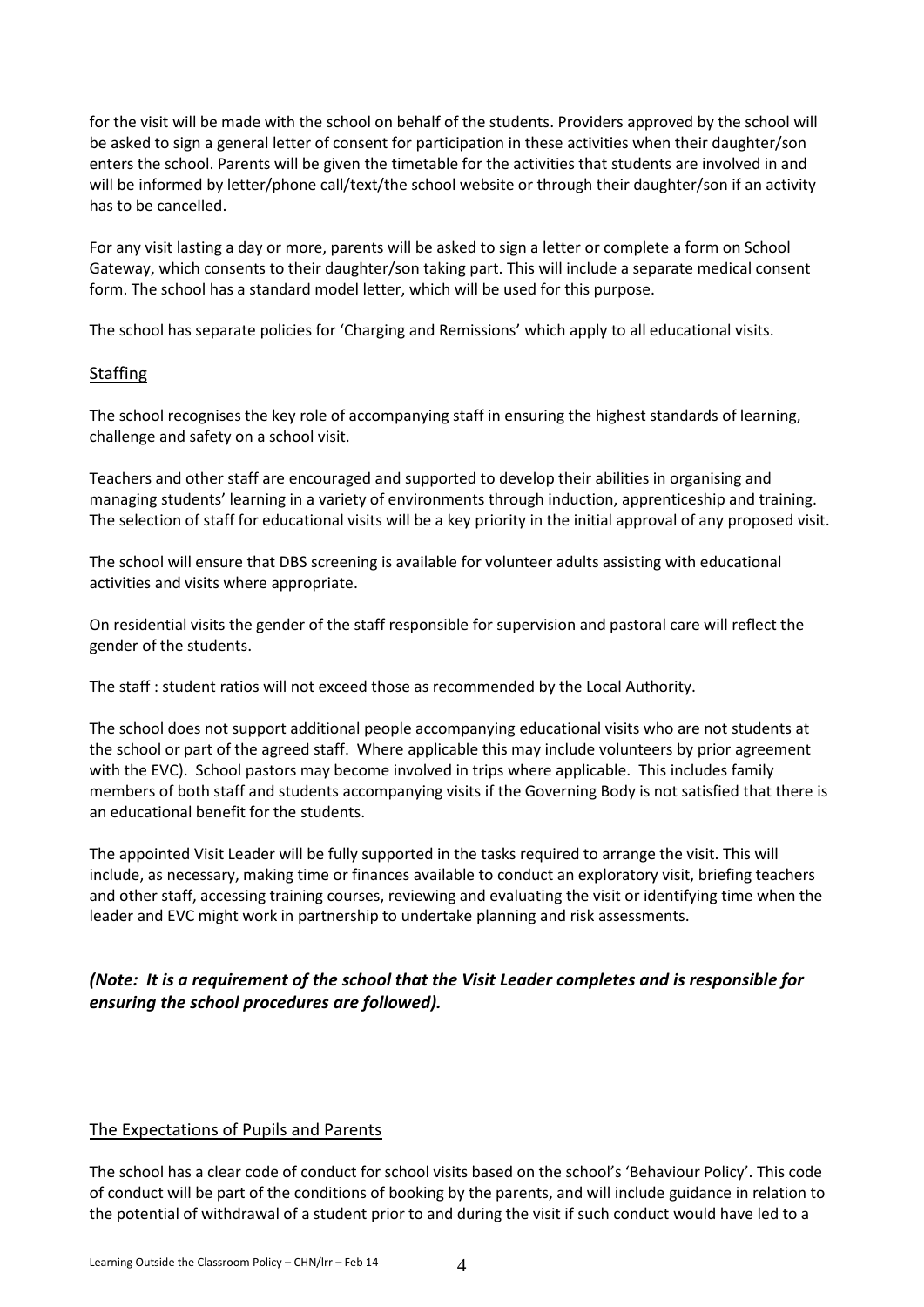fixed term exclusion from school. Parents/Carers may be responsible for any associated costs for the collection of a student from a venue or event.

#### Emergency Procedures

The school will appoint a member of the SLT as the emergency school contact for each visit. All major incidents should immediately be related to this person, especially those involving injury or that might attract media attention.

The Visit Leader will leave full details of all pupils and accompanying adults on the visit with the emergency school contact, including the home contact details of Parents/Carers and next-of-kin, as appropriate.

The Visit Leader will take with them a copy of the schools (linked to KCC) Major Incident Procedures, along with the contact details of the appointed emergency school contacts.

All incidents and accidents occurring on a visit will be reported back through the school systems. The Outdoor Education Unit should also be advised of any serious incidents or accidents.

The school will have access to emergency funding to support the Visit Leader in any emergency that occurs in the UK or abroad.

#### Evaluation

Where applicable visits will be reviewed with the relevant College Leader and EVC. All Visit Leaders will create a brief write up for promotion purposes (with photographs) and pass to the Headteachers PA.

The EVC may call for a review of any trip where it is felt that procedures or outcomes have not been satisfactory.

The EVC will ensure that any risk assessments for the visits or activities are evaluated and/or modified as a result of findings or feedback from the visit.

The Visit Leader is responsible for presenting a financial account for the visit which will be audited as part of the school's procedures.

Full details of the trips process can be found in Appendix 1.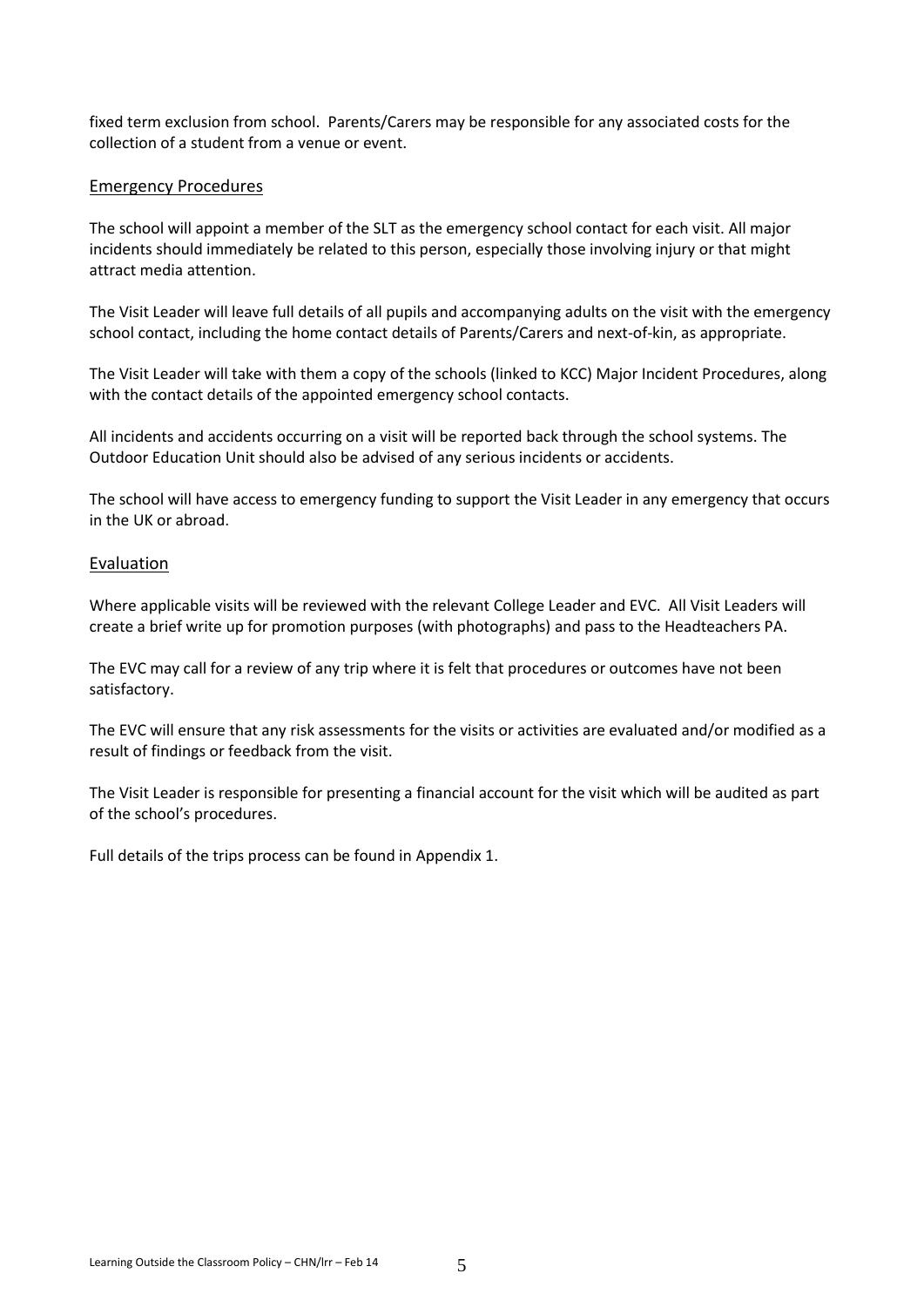### Appendix 1 – Trip Process - Residential Trips

|           | Member of staff sends a Trip Request Form to<br>RGB and KP.                                                                                                                                                                                   | Al least six months before requested date                                                                                           |
|-----------|-----------------------------------------------------------------------------------------------------------------------------------------------------------------------------------------------------------------------------------------------|-------------------------------------------------------------------------------------------------------------------------------------|
| $\bullet$ | Dates are checked with cover.<br>Requested days are checked with other trips/<br>events.<br>KP does a basic cost analysis <sup>1</sup><br>KP checks dates with venue.                                                                         | Within two weeks of trip form being sent in.                                                                                        |
| $\bullet$ | Trip is approved in principle.<br>Added to parent trip calendar by RGB.<br>RGB asks LR1 to add to main school calendar.<br>Any cover added to their calendar.<br>KP provides letter to parents.<br>Payment option is added to School Gateway. | Within three weeks of trip form being sent in.<br>Parents must have at least five months' notice<br>to support paying for the trip. |
| $\bullet$ | ESLs to be given lists of PPG/EAL/SEN students<br>invited on the trip. To speak to students/<br>parents about any barriers.<br>For sixth form those using bursary to be<br>identified.                                                        | Aim to talk to students within a couple of<br>weeks of trip letter going out.<br>Speak to CL/RGB/CK if any issues are raised.       |
| $\bullet$ | Final day for permission slips is decided.<br>Forms all received by KP.                                                                                                                                                                       | Depends on the trip but names must be<br>finalised one month before the trip date.                                                  |
| $\bullet$ | Cover are informed of finalised staff for trip.                                                                                                                                                                                               | At least two weeks before the trip.                                                                                                 |
| $\bullet$ | KP to brief trip leader including going through<br>risk assessments.                                                                                                                                                                          | At least two weeks before the trip goes out.                                                                                        |
| $\bullet$ | Trip leader meets with parents                                                                                                                                                                                                                | Between two and one week before the trip<br>date.                                                                                   |
| $\bullet$ | Trip leader to meet with other staff to go<br>through risk assessment and outline of the day.                                                                                                                                                 | One week before the trip date.                                                                                                      |

 $\overline{a}$ 

Learning Outside the Classroom Policy – CHN/lrr – Feb 14  $6$ This should just be a bracketed amount i.e. £0-20, £20-50, £50- £100, £100-250, £250-£500, £500+